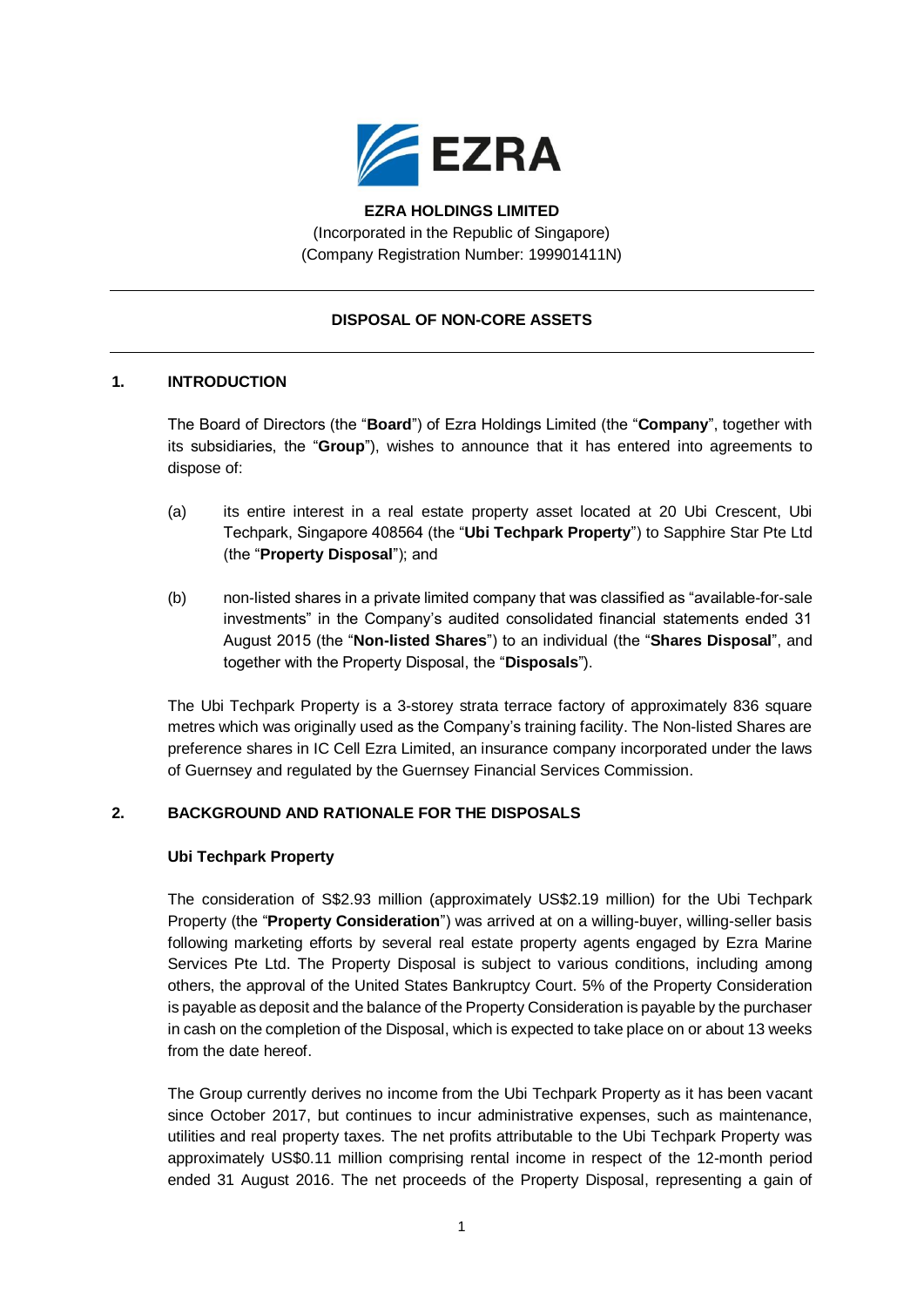approximately US\$1.14 million over the book value of the Ubi Techpark Property of approximately US\$1.05 million as at 30 August 2016, will be used to fund the Company's restructuring efforts.

### **Non-listed Shares**

The consideration for the Non-Listed Shares was arrived at on a willing-buyer, willing-seller basis following attempts by the Company to sell the Non-Listed Shares, and is at a premium of US\$100,000 to the fair market value of the Non-listed Shares, as determined by an independent valuation firm (the "**Share Consideration**"). The Shares Disposal is subject to various conditions, including among others, the issue of a valuation report by the independent valuation firm and the approval of the United States Bankruptcy Court.

Under the terms of the sale agreement, within five business days of the approval of the Bankruptcy Court for the sale, the purchaser is required to pay to the Company a prepayment amount of US\$1.5 million (the "**Prepayment**"). The Company will be able to use the Prepayment as it deems fit. If completion occurs, the Prepayment will be credited towards the purchaser's payment of the consideration of the Non-Listed Shares. If the purchaser breaches or fails to perform in any material respect any of the terms of the sale agreement, the Company is entitled to terminate the sale agreement, and shall pay the purchaser an amount equal to the Prepayment (without interest) minus 10% of the Share Consideration. If the agreement is terminated by the Company for any other reason, the Company shall pay the purchaser the full amount of the Prepayment (without interest). As security for the Company's obligations with respect to the Prepayment, the Company will grant the purchaser a lien over the Non-listed Shares for the amount of the Prepayment.

No profits can be attributable to the investment in the Non-listed Shares in respect of the 12 month period ended 31 August 2016 as no dividends were received. The Company is only entitled to receive dividends if and when dividends are declared. The declaration of dividends is at the discretion of the board of directors of the insurance company, over which the Company does not have any control. The net proceeds of the Shares Disposal will be used to fund the Company's restructuring efforts. The gain or loss over the book value of the Non-listed Shares (which was US\$3.1 million as at 30 August 2016) can only be determined after the valuation report is issued.

## **3. RELATIVE FIGURES FOR THE DISPOSALS**

The relative figures for the Disposals computed on the bases set out in Rule 1006 of the Listing Manual of the Singapore Exchange Securities Trading Limited (the "**SGX-ST**"), using the unaudited consolidated financial statements ended 31 August 2016, being the last announced consolidated unaudited financial statements of the Group, are as follows:

|     |                                                  | <b>Property</b><br><b>Disposal</b> | <b>Shares</b><br><b>Disposal</b> |
|-----|--------------------------------------------------|------------------------------------|----------------------------------|
| (a) | The net asset value of the assets to be disposed | $0.28\%$                           | 0.81%                            |
|     | of, compared with the Group's net asset value    |                                    |                                  |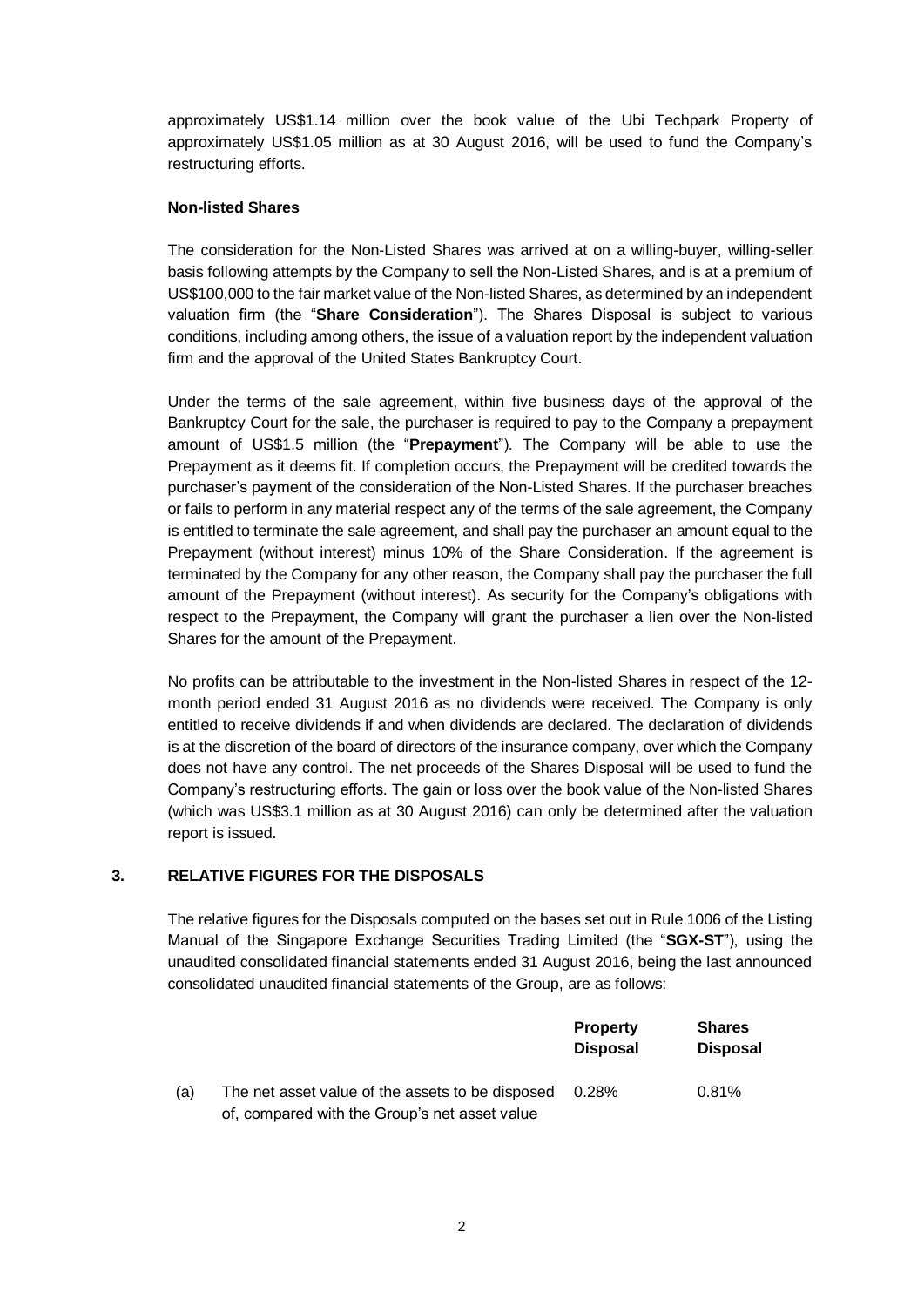| (b) | The net profits attributable to the assets<br>acquired or disposed of, compared with the<br>Group's net profits                                                                                                                                                                                                               | $(0.01\%)^{(1)}$                        | Not<br>applicable $(2)$                 |
|-----|-------------------------------------------------------------------------------------------------------------------------------------------------------------------------------------------------------------------------------------------------------------------------------------------------------------------------------|-----------------------------------------|-----------------------------------------|
| (c) | The aggregate value of the consideration given<br>or received, compared with the Company's<br>market capitalisation based on the total number<br>of issued shares excluding treasury shares                                                                                                                                   | 9.06%                                   | $6.20\%^{(3)}$                          |
| (d) | The number of equity securities issued by the<br>Company as consideration for an acquisition,<br>compared with the number of equity securities<br>previously in issue                                                                                                                                                         | Not<br>applicable $(4)$                 | Not<br>applicable $(4)$                 |
| (e) | The aggregate volume or amount of proved and<br>probable reserves to be disposed of, compared<br>with the aggregate of the Group's proved and<br>probable reserves. This basis is applicable to a<br>disposal of mineral, oil or gas assets by a<br>mineral, oil and gas company, but not to an<br>acquisition of such asset. | <b>Not</b><br>applicable <sup>(5)</sup> | <b>Not</b><br>applicable <sup>(5)</sup> |

#### **Notes:**

- (1) The Company sought the SGX-ST's views and taking into account the negative relevant figure computed pursuant to Rule 1006(b) under Chapter 10 of the Listing Manual, and based on the Company's submission and representations, the SGX-ST is of the view that Rule 1014(2) is not applicable to the disposal.
- (2) No dividend was received in respect of the 12-month period ended 31 August 2016.
- (3) The Shares Consideration can only be determined after the valuation report is issued. For the purposes of showing the relative figures under this section, the aggregate value of the consideration refers to the Prepayment (being US\$1.5 million).
- (4) This is not an acquisition.
- (5) The Company is not a mineral, oil and gas company.

#### **4. FINANCIAL EFFECTS**

The pro forma financial effects of the Disposals on the Company presented below are strictly for illustrative purposes only and do not reflect the actual financial effects or future condition of the Company following completion.

The pro forma financial effects of the Disposals are calculated based on the latest unaudited financial statements of the Company ended 31 August 2016 and the following assumptions:

(a) that completion of the Disposals had taken place on 31 August 2016 for the purposes of the financial effect on the net tangible assets ("**NTA**") per share of the Company ("**Share**"); and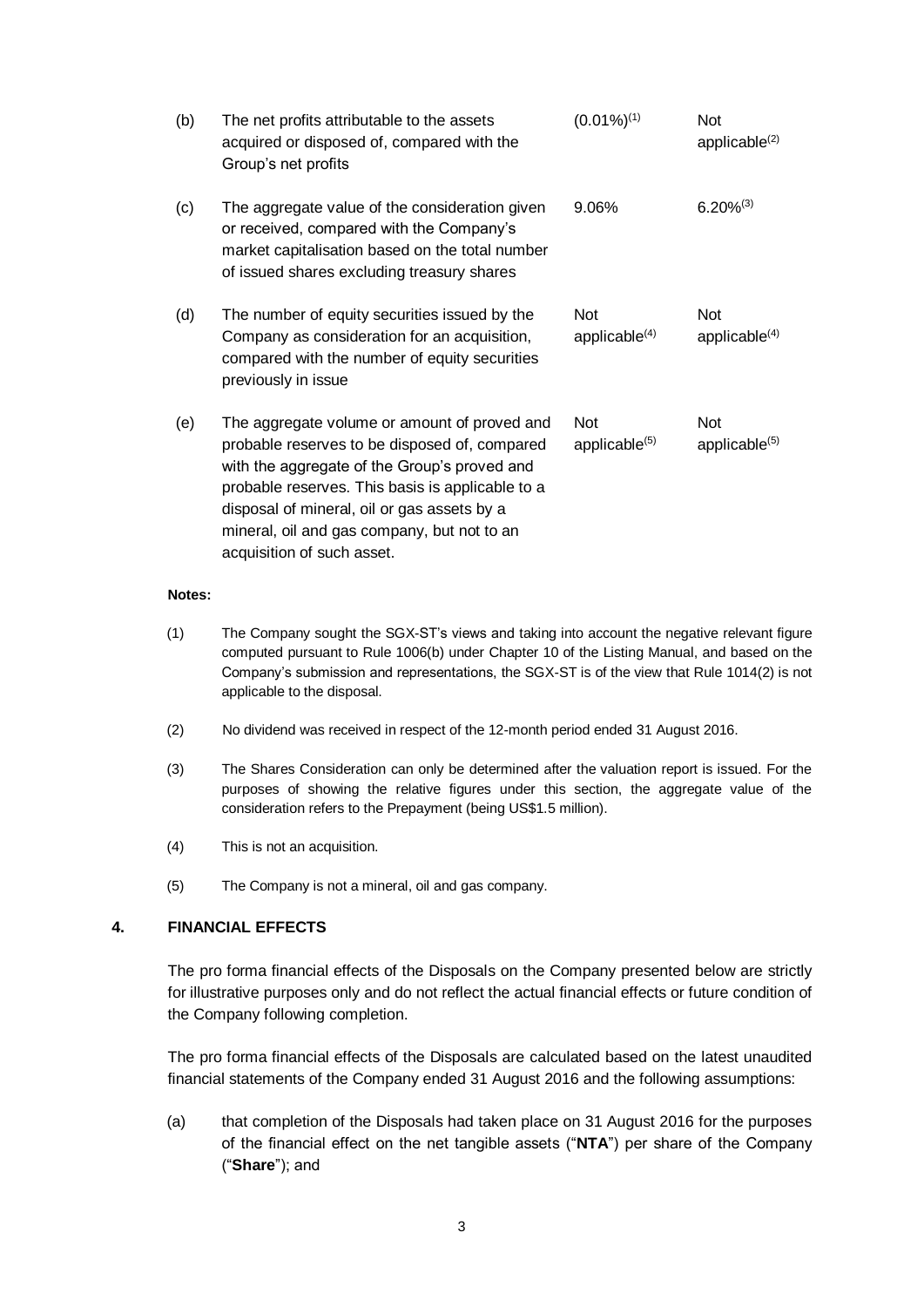(b) that completion had taken place on 1 September 2015 for purposes of the financial effect on the earnings per Share ("**EPS**").

#### **NTA per Share for the Property Disposal**

|                            | <b>Before the</b>        | After the                |  |
|----------------------------|--------------------------|--------------------------|--|
|                            | <b>Property Disposal</b> | <b>Property Disposal</b> |  |
| NTA (US\$ million)         | 351.3                    | 352.5                    |  |
| Number of Shares (million) | 2,939.0                  | 2.939.0                  |  |
| NTA per Share (US\$)       | 0.12                     | 0.12                     |  |

### **NTA per Share for the Shares Disposal(1)**

|                            | <b>Before the</b>      | After the              |
|----------------------------|------------------------|------------------------|
|                            | <b>Shares Disposal</b> | <b>Shares Disposal</b> |
| NTA (US\$ million)         | 351.3                  | 349.7                  |
| Number of Shares (million) | 2,939.0                | 2,939.0                |
| NTA per Share (US\$)       | 0.12                   | 0.12                   |

#### **EPS for the Property Disposal**

|                                                               | <b>Before the</b>        | After the                |
|---------------------------------------------------------------|--------------------------|--------------------------|
|                                                               | <b>Property Disposal</b> | <b>Property Disposal</b> |
| Loss after tax attributable to shareholders<br>(US\$ million) | (887.7)                  | (886.7)                  |
| Weighted<br>average number of Shares<br>(million)             | 2,939.0                  | 2,939.0                  |
| EPS (US cents)                                                | (30.21)                  | (30.17)                  |

#### **EPS for the Shares Disposal(1)**

|                                             | <b>Before the</b>      | After the              |
|---------------------------------------------|------------------------|------------------------|
|                                             | <b>Shares Disposal</b> | <b>Shares Disposal</b> |
| Loss after tax attributable to shareholders | (887.7)                | (889.3)                |
| (US\$ million)                              |                        |                        |
| Weighted<br>average number of<br>Shares     | 2,939.0                | 2,939.0                |
| (million)                                   |                        |                        |
| EPS (US cents)                              | (30.21)                | (30.26)                |

#### **Note:**

(1) The Shares Consideration can only be determined after the valuation report is issued. For the purposes of showing the financial effects under this section, the aggregate value of the consideration refers to the Prepayment (being US\$1.5 million).

# **5. INTERESTS OF DIRECTORS AND CONTROLLING SHAREHOLDERS**

Save for their respective shareholdings in the Company, none of the directors or the controlling shareholders of the Company has any interest, direct or indirect, in the Disposals.